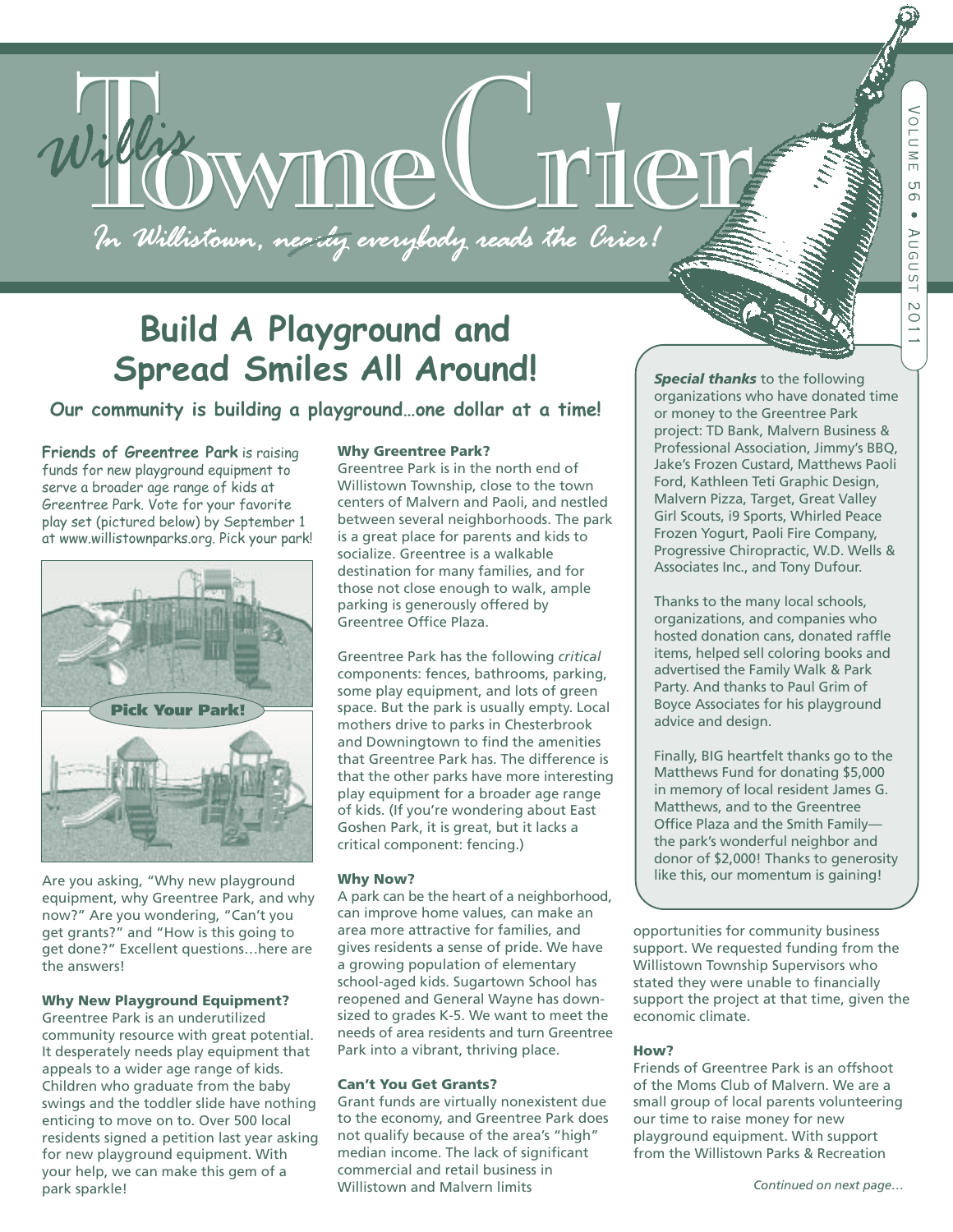*continued from cover.*

Department, we have held fundraisers at Jake's Frozen Custard and Jimmy's BBQ. These, along with donation cans at local businesses, coloring book sales, and Willistown's park parties, have raised \$1500. The Family Walk & Park Party in June raised over \$1500. We have received two very generous large donations totaling \$7,000. As of early summer we raised a total of \$10,000 toward our \$45,000 goal.

We would love to see this new equipment purchased before the end of 2011 and installed in the Spring of 2012. **If this project resonates with you, please consider joining us. If each of the over 4,500 households in Willistown Township donates \$10, we will have the funding we need. Any amount that you can donate will help! Thank you!**

**Visit www.momsclubofmalvern.org or "like" Friends of Greentree Park on Facebook to learn more. Information is also located at www.willistownparks.org. Build <sup>A</sup> Playground…**

| <b>Greentree Park Equipment Donation Form</b><br><b>Build A Playground and<br/>Spread Smiles All Around!</b>                                                                                                                                |  |  |  |  |  |  |  |  |
|---------------------------------------------------------------------------------------------------------------------------------------------------------------------------------------------------------------------------------------------|--|--|--|--|--|--|--|--|
| Please make check payable to <i>Friends of Greentree Park</i> . Mail to: Friends of<br>Greentree Park, c/o Moms Club of Malvern, P.O. Box 474, Malvern, PA 19355.<br>You can also contribute online at Active.com, search "Greentree Park." |  |  |  |  |  |  |  |  |
| I'd like to make a tax deductible donation of \$<br>toward<br>the purchase of Greentree Park Equipment.                                                                                                                                     |  |  |  |  |  |  |  |  |
| Name:                                                                                                                                                                                                                                       |  |  |  |  |  |  |  |  |
|                                                                                                                                                                                                                                             |  |  |  |  |  |  |  |  |
| Address:                                                                                                                                                                                                                                    |  |  |  |  |  |  |  |  |
| I'd like a receipt mailed to me.                                                                                                                                                                                                            |  |  |  |  |  |  |  |  |

## **Pickets for the Playground Program**



### **Another way to support the Greentree Park playground equipment project is to make your mark on the park!**

Have your name, family name, kid's names, business, or organization permanently remembered at Greentree Park! Fence pickets make great gifts and memorials. The new picket fence will be used as a barrier around the new play area to keep little ones within reach, and as an engraved donor wall as proceeds will go toward the play equipment. Polywood pickets are a composite of wood and recycled plastics that last 25 years. Visit www.momsclubofmalvern.org, willistownparks.org or "like" Friends of Greentree Park on Facebook to learn more.

|                                                                                                                                                                                                                                                      | Wording to be inscribed on the picket: |  |  |  |  |  |                                                                     |  |  |  |  |  |                                       |  |  |                                                                                                                                                                                                                               |  |  |  |  |
|------------------------------------------------------------------------------------------------------------------------------------------------------------------------------------------------------------------------------------------------------|----------------------------------------|--|--|--|--|--|---------------------------------------------------------------------|--|--|--|--|--|---------------------------------------|--|--|-------------------------------------------------------------------------------------------------------------------------------------------------------------------------------------------------------------------------------|--|--|--|--|
| <b>Maximum 17</b><br>characters, 20 total<br>spaces including<br>letters, numbers,<br>spaces, and<br>punctuation                                                                                                                                     | One fence picket for \$100             |  |  |  |  |  |                                                                     |  |  |  |  |  |                                       |  |  |                                                                                                                                                                                                                               |  |  |  |  |
|                                                                                                                                                                                                                                                      |                                        |  |  |  |  |  |                                                                     |  |  |  |  |  |                                       |  |  |                                                                                                                                                                                                                               |  |  |  |  |
|                                                                                                                                                                                                                                                      | # of additional pickets for \$90 each  |  |  |  |  |  |                                                                     |  |  |  |  |  |                                       |  |  |                                                                                                                                                                                                                               |  |  |  |  |
|                                                                                                                                                                                                                                                      |                                        |  |  |  |  |  |                                                                     |  |  |  |  |  |                                       |  |  |                                                                                                                                                                                                                               |  |  |  |  |
|                                                                                                                                                                                                                                                      |                                        |  |  |  |  |  |                                                                     |  |  |  |  |  |                                       |  |  |                                                                                                                                                                                                                               |  |  |  |  |
|                                                                                                                                                                                                                                                      |                                        |  |  |  |  |  |                                                                     |  |  |  |  |  |                                       |  |  |                                                                                                                                                                                                                               |  |  |  |  |
| Higher donations will be gratefully accepted \$__________________________________                                                                                                                                                                    |                                        |  |  |  |  |  |                                                                     |  |  |  |  |  |                                       |  |  |                                                                                                                                                                                                                               |  |  |  |  |
| Please make check payable to Friends of Greentree Park. Mail to: Friends of Greentree Park, c/o Moms Club of Malvern,<br>P.O. Box 474, Malvern, PA 19355. You can also purchase pickets online at Active.com, search "Greentree Park Build a Fence." |                                        |  |  |  |  |  |                                                                     |  |  |  |  |  |                                       |  |  |                                                                                                                                                                                                                               |  |  |  |  |
|                                                                                                                                                                                                                                                      |                                        |  |  |  |  |  |                                                                     |  |  |  |  |  |                                       |  |  |                                                                                                                                                                                                                               |  |  |  |  |
|                                                                                                                                                                                                                                                      |                                        |  |  |  |  |  | (We may need to contact you if we have questions about your order.) |  |  |  |  |  |                                       |  |  |                                                                                                                                                                                                                               |  |  |  |  |
|                                                                                                                                                                                                                                                      |                                        |  |  |  |  |  |                                                                     |  |  |  |  |  | (Email is optional for park updates.) |  |  | Email: Email: Email: Partnership of the Communication of the Communication of the Communication of the Communication of the Communication of the Communication of the Communication of the Communication of the Communication |  |  |  |  |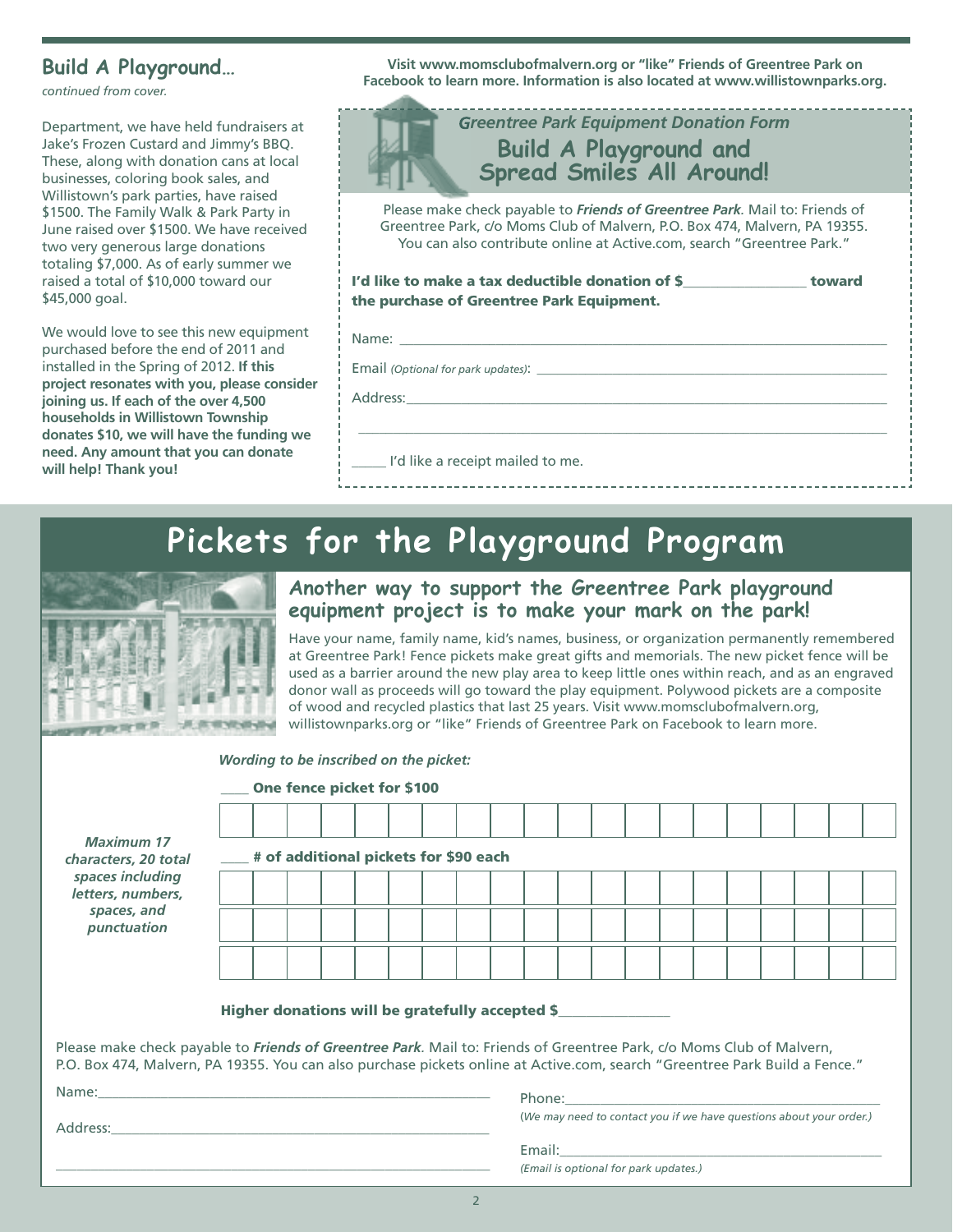**Willistown Parks and Recreation**



**Creating community through people, parks, and programs**

www.willistownparks.org

### **Thrilling Third Thursdays at Greentree! (T3@GT!)**

**Events**

#### **Country Fair and Prize Produce Competition Aug. 18 • 5:30–7:30 PM**

Come on out to our down-home Greentree Country Fair on August 18! Pony rides, a petting zoo, face painting, bingo, interactive community booths, and more will charm and delight. The Boy Scouts, Paoli Library, Willistown Conservation Trust, Rushton Farm, and Historic Sugartown have joined the fun, and this year Friends of Greentree Park and Willistown's Sugartown Community Garden will also join in. Feast on Jimmy's BBQ and enjoy a Whirled Peace froyo and 10% of your purchase price will go to funding the new Greentree Park play equipment.

#### **Don't forget to bring your**

**produce!** Calling all cucumbers! Got cabbage the size of a toddler? Have a mystical micro-melon? Put them in our Prize Produce Competition and go for the

coveted Golden Trowel, Silver Spade, and Bronze Claw, along with great books and other fun prizes. Our judges, a panel of local folks, will determine which gardeners grew the most interesting and impressive fruits and vegetables in Willistown Township. Bring your prize produce to the registration table (look for the balloons!) from 5:30–6 PM to enter. Prizes and ribbons, along with bragging rights, will be awarded to the winners at 7 PM at the gazebo.

#### **Party in the Park With the Uncle Buck Country Band!**

**Sept. 15 • 5:30–8 PM**

Join the Uncle Buck Country Band, a 6-piece cover band based in the Philadelphia area. The band plays current country and country-flavored rock from the '60s and '70s. They have a huge repertoire and are open for requests! Check them out on Facebook at Uncle Buck Country Band. Hot dogs, sausage, drinks, and treats will be for sale.

### **Okehocking Preserve Fall Fest September 17 • 4–7 PM**

*Hosted by the Okehocking Nature Center Group*

As of the writing of this newsletter, the Okehocking Nature Center Group has raised the funds necessary to make the Okehocking farm house restroom ADAaccessible. The Township is also working on finishing interior work to make the house tenant-ready. Once the restroom is complete, the group will take up residence. The group plans to announce their presence at the Preserve and celebrate the Preserve itself at the Fall Fest. Hayrides, music, and activity tables guarantee a fun-filled afternoon in the beautiful landscape that is Okehocking. More info to follow through the Willistown Parks and Recreation Department's Park Party and E-news communications (sign up at willistownparks.org) and on the parks website as the event nears!

### **Bird Walk at Okehocking Preserve Valley Forge Audubon Society**

**Saturday, October 8 • 9 AM**

This township-owned preserve is part of the Upper Ridley/Crum Important Bird Area. Birds can be found in a variety of habitats that include meadows, woods, ponds, and the riparian area along Ridley Creek. Walk leader, Edie Parnum, has been conducting a bird census here and has tallied 134 species.

Please be prepared for walking in wet areas. These walks are free to the public. Willistown Township thanks the Valley Forge Audubon Society for their wonderful partnership at Okehocking! Meet at the parking lot, Route 3 entrance. If weather is a question, please contact Edie Parnum at 610-964-8331 or eparnum@comcast.net.

## *An Abundance of Garden Goodies? Zucchini Coming Out Your Ears?* **Call Your Local Food Cupboard!**

The Chester County Food Bank is reaching out to residential gardeners in Chester County asking them to consider donating excess vegetables from their gardens to the local food cupboards in their area. Your abundance and generosity together could make a huge impact for those people who don't have enough money to buy nutritious vegetables. (And we all know how expensive fresh produce is!) The Food Bank is encouraging people to

call their local food cupboard to find out their hours of operation. Food cupboards near us include:

- **• Church of the Good Samaritan** (610) 644-4040, 212 W. Lancaster Ave., Paoli
- **• Paoli Presbyterian Church** (610) 644-8250, 25 S. Valley Rd., Paoli
- **• Covenant Presbyterian Church** (610) 648-0707, (Deacon's Pantry) 400 Lancaster Ave., Frazer

There are many ways you can help the Food Bank—please go to www.chestercountyfoodbank.org to find out more.

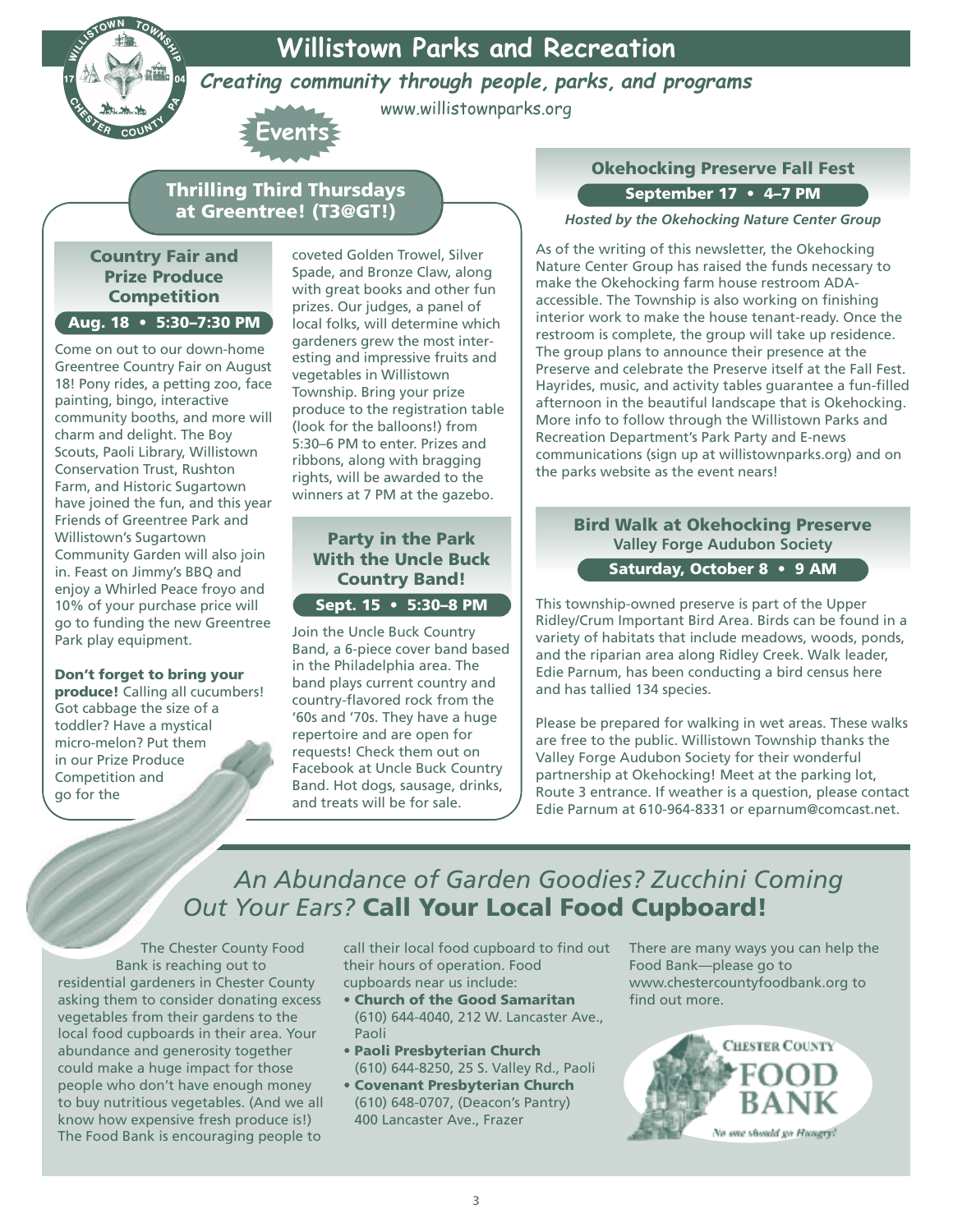## **Malvern Borough and Willistown Township Awarded PECO Green Region Grant**

**MA**<br> **MA**<br> **MARA**<br> **MARA**<br> **MARA**<br> **MARA**<br> **MARA**<br> **MARA**<br> **MARA**<br> **MARA**<br> **MARA**<br> **MARA**<br> **MARA**<br> **MARA**<br> **MARA**<br> **MARA**<br> **MARA**<br> **MARA**<br> **MARA**<br> **MARA**<br> **MARA**<br> **MARA**<br> **MARA**<br> **MARA**<br> **MARA**<br> **MARA**<br> **MARA** Township have been awarded a \$10,000 PECO Green Region grant that both Malvern and Willistown are matching with \$5,000 for a project total of \$20,000. These funds will be used to prepare a master plan for the Malvern-Willistown Greenway Trail.

The proposed trail is a joint effort by Malvern Borough and Willistown Township to create a trail that links the exceptional community and open-space assets of these adjacent municipalities. Such a trail system will encourage passive recreational activity and reduce automobile dependency. In the preplanning phase, these municipalities have identified:

- A minimum of 15 assets to be linked, including parks and schools, preserved green spaces, neighborhoods, retail and commercial areas, and cultural/historic resources.
- A commitment to connect to a growing regional trail network, including the Chester Valley Trail and Patriots Trail, among others.

Malvern-Willistown Greenway

Trail: Potential Open Space

As an overarching theme for this effort, the project will connect the past and the future of these communities. Assets identified thus far to be linked (see map):

- Paoli Pike Trail (proposed)
- Paoli Memorial Grounds
- Paoli Battlefield
- Quann Park
- Burke Park
- Randolph Woods
- Greentree Park
- General Wayne Elementary School
- Mill Road Park

Connections via other trail systems to the future Paoli Transportation Center will also be considered.

In partnership with the Willistown Conservation Trust (WCT), the Borough and Township selected a planning consultant (LandConcepts Group, Blue Bell, PA) to seek funding for the preparation of a Greenway Master Plan. The master planning process will draw from prior thinking and municipal plans, and it will engage the public to select the best alignment for the greenway and a strategy for implementing it.

The alignment will ensure a diversity of experiences, ranging from natural areas and maintained park to main street shopping and services. By using the Malvern-Willistown Greenway Trail, current and future generations of the public will enjoy ready access to and use of public open spaces (the municipal parks), key cultural features (Paoli Battlefield and Memorial grounds), educational facilities (General Wayne Elementary School, Malvern Library), sports destinations (Mill Road Park and Monument Park), and community businesses (Malvern Business District).

The trail will also provide a much safer way to travel among these features and neighborhoods with the added benefit of non-polluting, energy efficient travel and the health benefits of passive recreation. Both municipalities are located within Audubon PA's Upper Ridley Crum Important Bird Area, so bird-watching and wildlife observation will be a part of the recreational experience.

Stay tuned to the *Towne Crier* for further information on this project, and please sign up for the Willistown Parks and Recreation Department's Park Party and E-News communications for updates.



"Bec. full information mainting Williams: Township's existing and popular and seconds teles to the Towardshy comprehensive plan





*One in 10 Chester County residents goes without food each day.*

**Please remember we are collecting canned goods for the Chester County Food Bank at our park parties and in the Township Administration lobby.**

**For complete information, visit www.willistownparks.org.**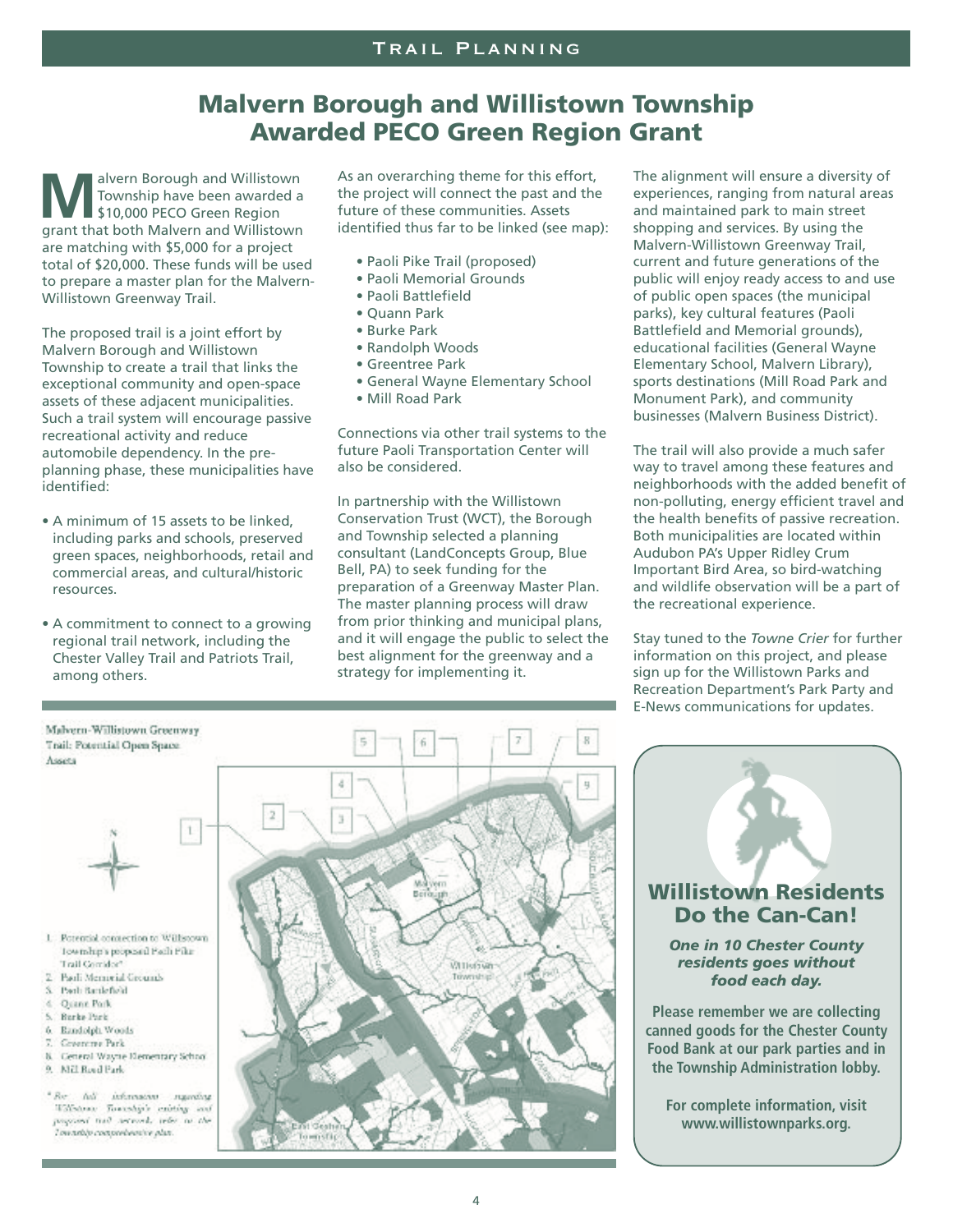## **Daisies Grow Food for the Hungry** *Great Work Girls!*

The Sugartown School Daisy Troop has successfully constructed 2 raised beds at Willistown's Sugartown Community Garden that will provide food to the Chester County Food Bank program. The Sugartown garden is one of 26 community garden locations in the Food Bank's raised bed program. The Food Bank works with each volunteer organization to build, fill, and plant organic produce for families in need in Chester County. Close to 2500 pounds of fresh vegetables were harvested by the end of October last year through this program. One raised bed may yield up to 10 pounds or more of produce per week. The ultimate goal is to put fresh, nutritious food in local food cupboards and pantries for Food Bank clients. To assist our local youth and their families with the raised bed program at Sugartown, please contact Mary McLoughlin at 610-647-5300, ext. 224.



**1. Daisy Troop members from left Emma V'Soske, Lexi Potterton, Jessica Gionta and Hailey Lighton thrilled at the first course of their raised bed. Jordan and Abby Radzanowski, daughters of Dan Radzanowski the Sugartown Community Garden Site Manager, helped the Daisies on this beautiful day in the garden. 2. Troop members (and mom!) move the soil to the garden beds. 3. Len and Mary Kay from the Chester County Food Bank Raised Bed Program teach the Daisy girls how to plant.**





**4. Sugartown Elementary School Daisy Troop (#4364) dad, Russ Lighton, coaches and assists troop members Lexi Potterton, Emma V'Soske and Jessica Gionta in the art of raised bed construction.**



#### Recycling Roundup

## **June 11th Recycling Event— A Roaring Success!**

Only your chairman of Willistown's Recycling Commission would be in heaven when he sees more and more autos lining up to drop off computers, TVs, refrigerators, air conditioners, tires, or car batteries at a recycling event. According to Jim Tate, said chairman of said commission, "This was the 11th consecutive year in which we staged this recycling event for residents of Willistown. Autos rolled in steadily from 8:30 AM until about 1:30 PM, when your recycling committee and members of Willistown's Public Works



**Township Supervisor Norm MacQueen and volunteer Mark Bem**

Department were finally able to come up for air!"

Over 75,000 pounds of material (50,000 pounds of electronics alone) were unloaded from vehicles by this group—an all-time record for this event. Other than the countywide recycling events organized by the Chester County Solid Waste Authority, no other municipal recycling event in Chester County has been as successful as Willistown's. Congratulations to our many residents who take recycling seriously. And thank you for the kudos you give us when you see your auto being emptied of old computers, typewriters, TVs, lawnmowers, and other items.

### **Contest…Contest!!!**

"We are looking for a logo to encourage residents to recycle regularly," says Chairman of the Willistown Recycling Committee Jim Tate. "So let's have a contest among residents to develop a design." The rules are as follows:

- 1. The logo theme is **Resolve To Recycle**. This copy should be in the logo along with emphasis on the abbreviation **RTR**.
- 2. The design may be developed electronically or hand-drawn.
- 3. Logo needs to work in one color.
- 4. The final size should be no larger than 4″ high  $x 5$ " wide and no less than  $3\frac{1}{4}$ " high  $x 4$ " wide.
- 5. Submit your design to Editor Traci Watson by e-mail: traci@watsondesignonline.com. Please make sure file size is less than 5 MB. If handdrawn, either scan and email to above address or mail to Watson Design, 912 Horseshoe Pike, Downingtown, PA.
- 6. The winning design becomes the property of Willistown Township.
- 7. **Entry deadline is September 30, 2011.**

Please contact Jim Tate, Chairman of Willistown's Recycling Committee, with questions: 610-647-7361.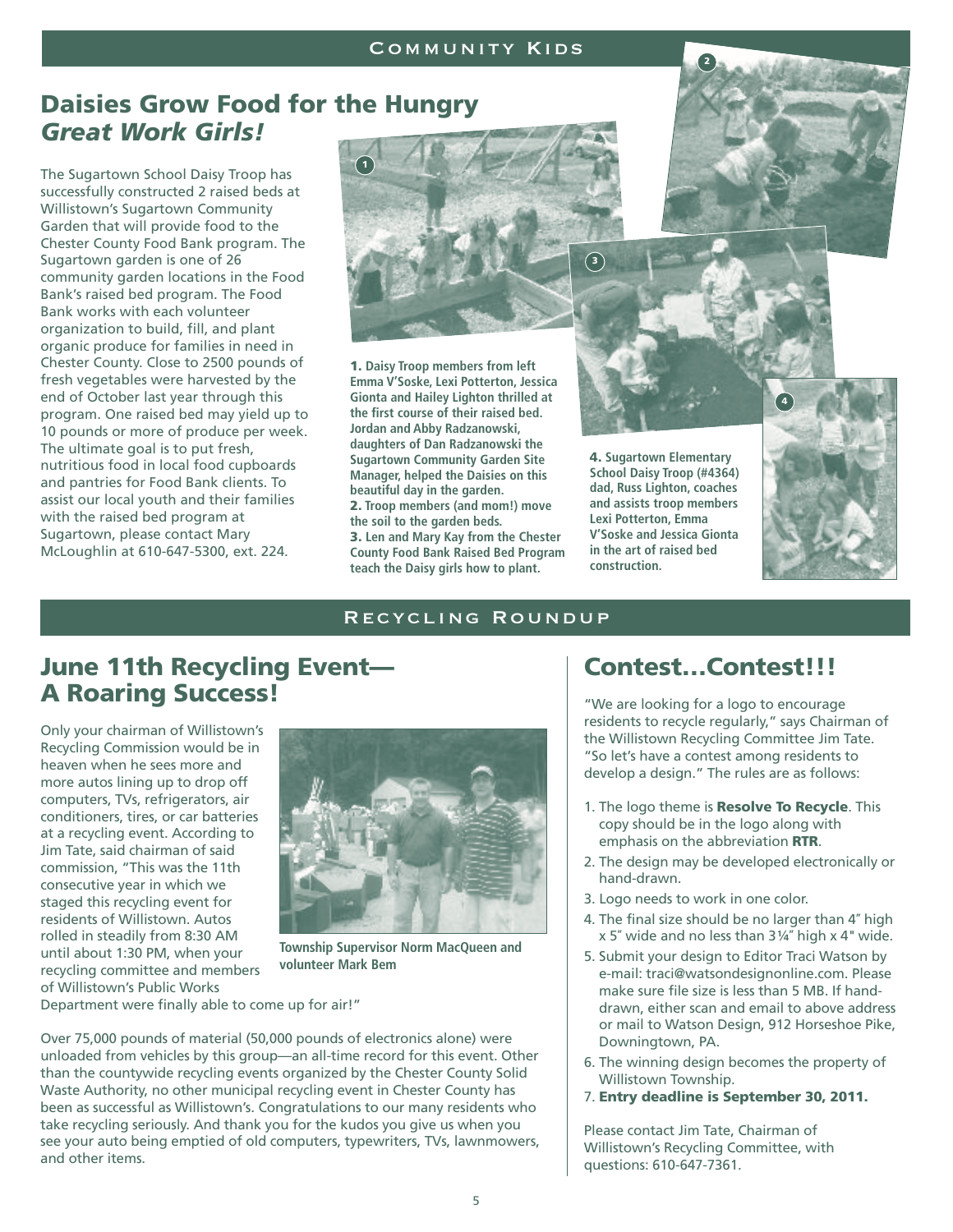## **Chester County Chester County Household Hazardous Waste Drop-off Household Hazardous Waste Drop-off**

Household Hazardous Waste, Computer Monitors and Peripherals, and Portable TVs

### **Saturday, October 8 • 9 AM–3 PM**

#### **Location: Government Services Center 601 Westtown Road, West Chester**

*Directions: Proceed to 202 on Route 3 (West Chester Pike), Paoli Pike, Lancaster Pike or Swedesford Road. South on 202 to Westtown Road exit, West Chester. Turn right at the end of the exit ramp and look for "Household Hazardous Waste Collection" signs.*

Saturday, October 8th, is the next and final Household Hazardous Waste event in 2011. A wide variety of hazardous substances that will be accepted are listed. Computers will be accepted! Note that latex paint is NOT

#### accepted. This raises the question of how to dispose of it. The simplest way is to purchase a product named "Waste Paint Hardener" in a community hardware store, Home Depot, or Lowe's. One 3.5 ounce bag will harden up to two-thirds of a gallon of latex paint in minutes. Once the paint is hardened, it may be disposed of with other trash. Keep the lid and the can separated.

Note: Delaware County is hosting a Household Hazardous Waste collection from 9 AM to 3 PM on September 15th in Rose Tree Park, 1521 N. Providence Road, Media, PA. This location is very close to where Providence Road intersects with Route 1. The collection will accept computers and TVs in addition to hazardous waste. Chester County residents may take advantage of this collection.

Please contact Jim Tate, Chairman of Willistown's Recycling Committee, with questions: 610-647-7361.

## **Your HHW Checklist**

*Use the following checklist and clean out your cabinets!*

**Household Hazardous Waste Materials accepted at collection site (if properly labeled)**

#### **Items NOT ACCEPTED at HHW Collection Sites**

- Alkaline batteries
- Ammunition
- Appliances
- Asbestos
- Explosives
- Freon appliances
- Oxygen/Helium Gas cylinders
- Infectious / medical waste
- Latex paint (water-based) • PCBs
- Pressurized CFCs & HCFCs
- Radioactive waste
- Tires
- Unidentified waste
- Used motor oil • White goods
- **PAINT PRODUCTS** Oil-based paints
	- Paint thinners **Shellac** Solvent-based paint products Stains / Varnishes Strippers / removers

**Turpentine** 

Wallpaper cement

#### **HOUSEHOLD PRODUCTS**

Adhesives / solvents

Drain openers

Dry cleaning fluid

- Kerosene
- Mothballs / flakes

Rechargeable batteries – Lithium, Ni-Cad, and button

Rug cleaners

Spot removers

- Toilet bowl cleaners
- Wood / metal cleaners

#### **OUTDOOR PRODUCTS**

Asphalt sealers Caulking compounds Joint compound Rodent poison Roof cements Septic tank degreasers Swimming pool chemicals Weed killers

#### **OTHER**

Acids / caustics / solvents

Flammables

Lead

Mercury bearing items – Thermometer switches

Organic peroxide

**Oxidizers** 

**Pesticides** 

Propane cylinders (20 pounds or less)

Reactive materials

Reactives

#### **AUTOMOTIVE PRODUCTS**

Antifreeze Batteries – Car (lead-acid), truck, motorcycle, and marine Carburetor cleaners Fuel additives Gas / oil mixtures Gasoline Grease / rust solvents Transmission / brake fluids

#### **ALSO Accepted— Computer Monitors & Peripherals, Portable TVs**

Keyboards, CPUs, printers, modems, scanners, servers, terminals, network equipment, speakers, mouses, cathode ray tubes (CRT), and other computer parts. Portable TVs with a screen no larger than 27" will be accepted. Large TVs and consoles will be refused. DO NOT BRING THEM! No other electrically-powered equipment will be accepted.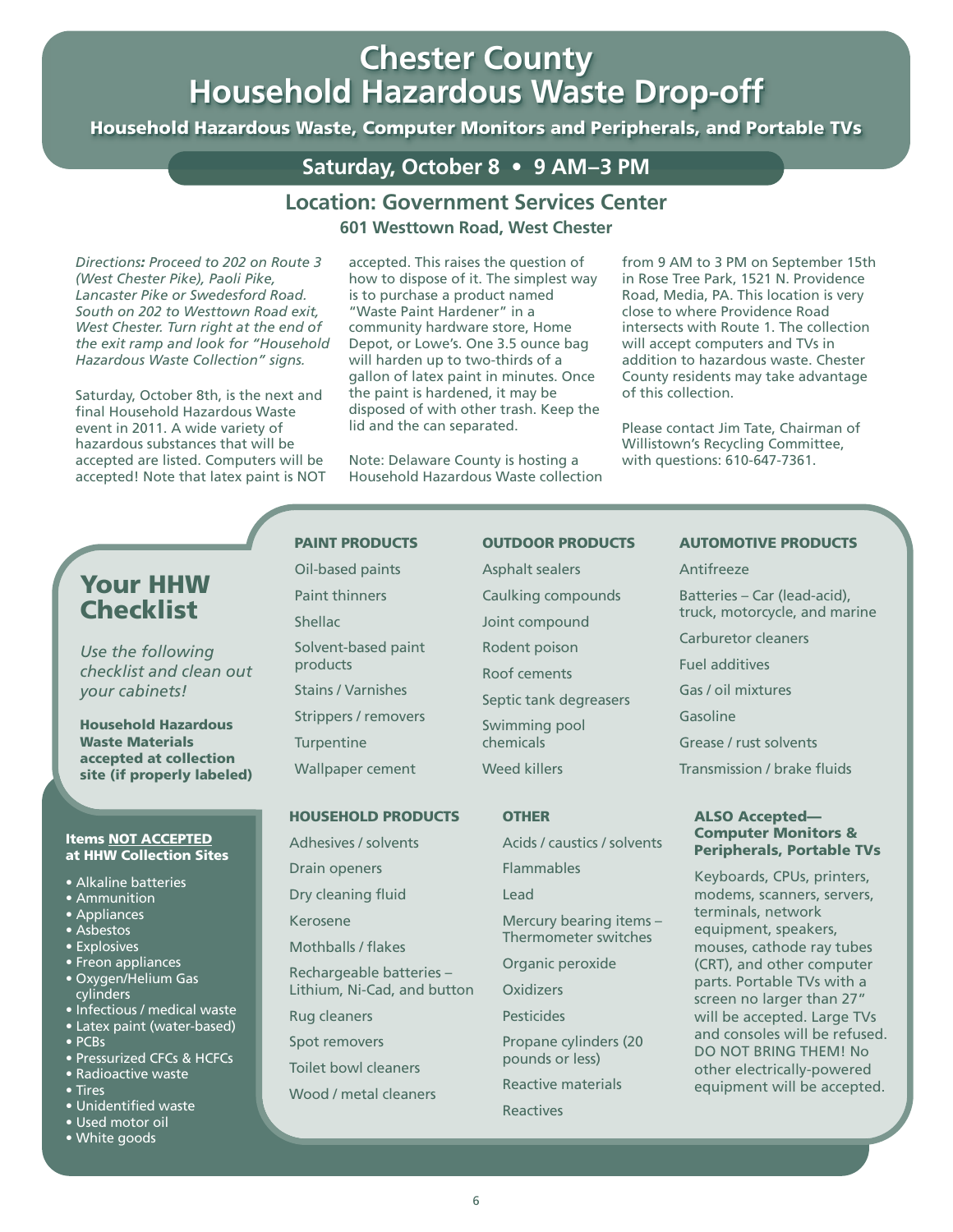

#### **Malvern Public Library**

**1 East First Avenue, Malvern Phone: 610-644-7259**

**Mon–Wed: 9 AM–9 PM Thurs: 9 AM–8 PM; Fri: 9 AM–5 PM Sat: 9 AM–4 PM; Sun: Closed**

#### **DATABASE RESOURCES FOR STUDENTS**

Summer is winding down and many residents are getting ready to begin a new academic year. Malvern Public Library has many resources for students from elementary school through college. Besides the plethora of subject-specific, test prep, and college admissions books on the shelves, the library has access to hundreds of databases, many of them geared to the academic needs of students. Two database resources that students may wish to check out are *PA POWER Library* and *Learning Express*.

*PA Power Library* provides access to thousands of recent articles from newspapers, encyclopedias, and periodicals on a vast array of subjects of interest to students. The articles include the original full text (not abbreviated summaries) as well as color pictures and diagrams. This is an excellent resource for general knowledge and research.

*Learning Express* is a powerful tool for students from elementary school through college. The database is organized by grade level and offers access to *eBooks* by subject, online lessons, exercises, and practice exams with immediate scoring. In additional to subject-specific resources, *Learning Express* offers complete resources for college preparation, including online

# Check it Out! (At the Library)

test preparation courses and practice exams for all major college admissions tests such as PSAT, SAT, ACT, AP subject tests, and many more. This database also provides the college student with the same comprehensive resources for graduate school admissions tests like LSAT and GMAT. It also has resources for sharpening skills in a variety of areas such as personal finances and public speaking.

Access to these databases, as well as to all the library databases, is through the Chester County Library System Website at www.ccls.org. From the Home page, you can click on *Databases* in the green banner in the upper right corner. Once in the *Databases* page, you can scroll down to the desired database or use the shortcuts listed on the right-hand side (e.g., database by name, database by subject). To logon the databases, you will need you library card. Although only two student-related databases were highlighted here, there are many, many databases to serve the needs of all patrons. Check it out!

#### **MALVERN LIBRARY NEWS**

We have a water buffalo! This year's summer reading program joined forces with Heifer International's *Read to Feed* program to purchase a water buffalo for a needy family in Indonesia. Through the generous donation of an anonymous sponsor, students earned "coins" by reading. When the summer reading program ended, the children had earned enough coins collectively to purchase the water buffalo. To learn more about Heifer International and how this program is changing the lives of families in need, logon to www.heifer.org.

Book clubs start up again in the fall. Be sure to check out the titles and sign up.

Registration for the Fall Storytime starts soon. Be sure to sign up and give your child a leg up in school readiness.

As always, to see what is happening at the Malvern Public Library, go to www.malvernpubliclibrary.org.

#### **Paoli Library**

**18 Darby Road, Paoli (behind the Wachovia Bank) Phone: 610-296-7996**

**Mon, Wed, Thur: 9:30 AM–8 PM Fri: 9:30 AM–6 PM; Sat: 9:30 AM–5 PM Sun: 1–5 PM; Closed Tuesdays**

#### **STAR WARS VISITS THE LIBRARY Saturday, September 10 1–3 PM**

Your favorite Star Wars characters will be coming to Paoli Library to help celebrate National Library Card week! Darth Vader, Stormtroopers, Bounty Hunters, and more will be promoting the importance of reading. Come meet them and sign up for your very own Chester County library card—good at all 17 libraries in the county.

#### **ONGOING CHILDREN'S PROGRAMS**

Call or email Alycia Gargano (agargano@ccls.org) for details.

**Storytimes are held** every Wednesday and Thursday morning, year round. Times: 10 AM for preschoolers over 3 years of age; 11 AM for babies and toddlers under 3 years of age.

**Starbucks Storytime** at the Paoli Starbucks at 1 PM on the last Saturday of every month.

**First Fridays** is a popular after-school arts program for kids ages 7–10. First Friday of every month, 4:30–6 PM.

#### **BOOK CLUBS**

**Mystery Book Club** meets the first Monday of every month, 10:30–11:30 AM. New members always welcome!

**Fine Arts Book Club**, led by Courtney Warning, Education Director at the Delaware Art Museum. Fall meetings will be held on the following Wednesdays at 6 PM:

- September 7
- October 12
- November 16